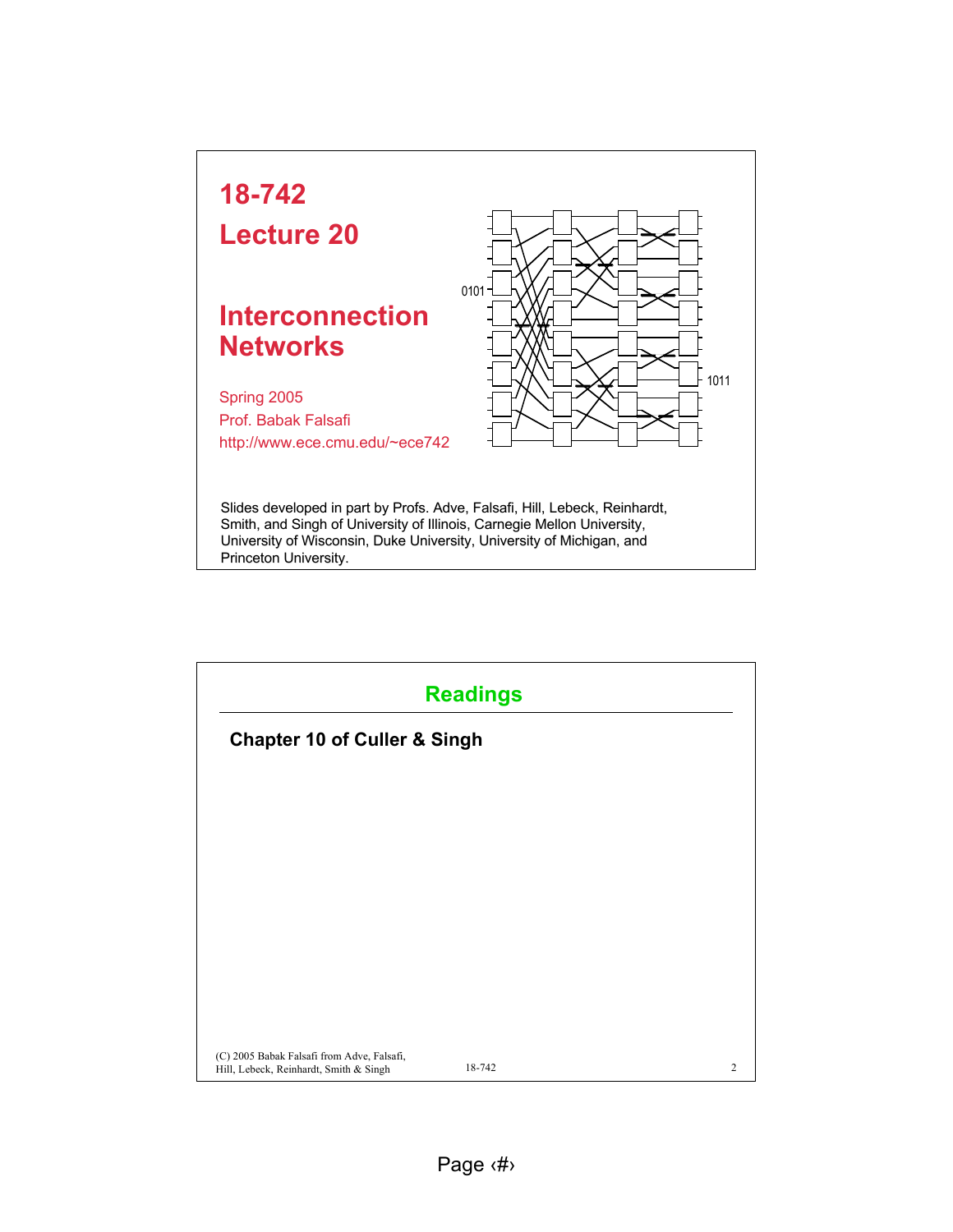

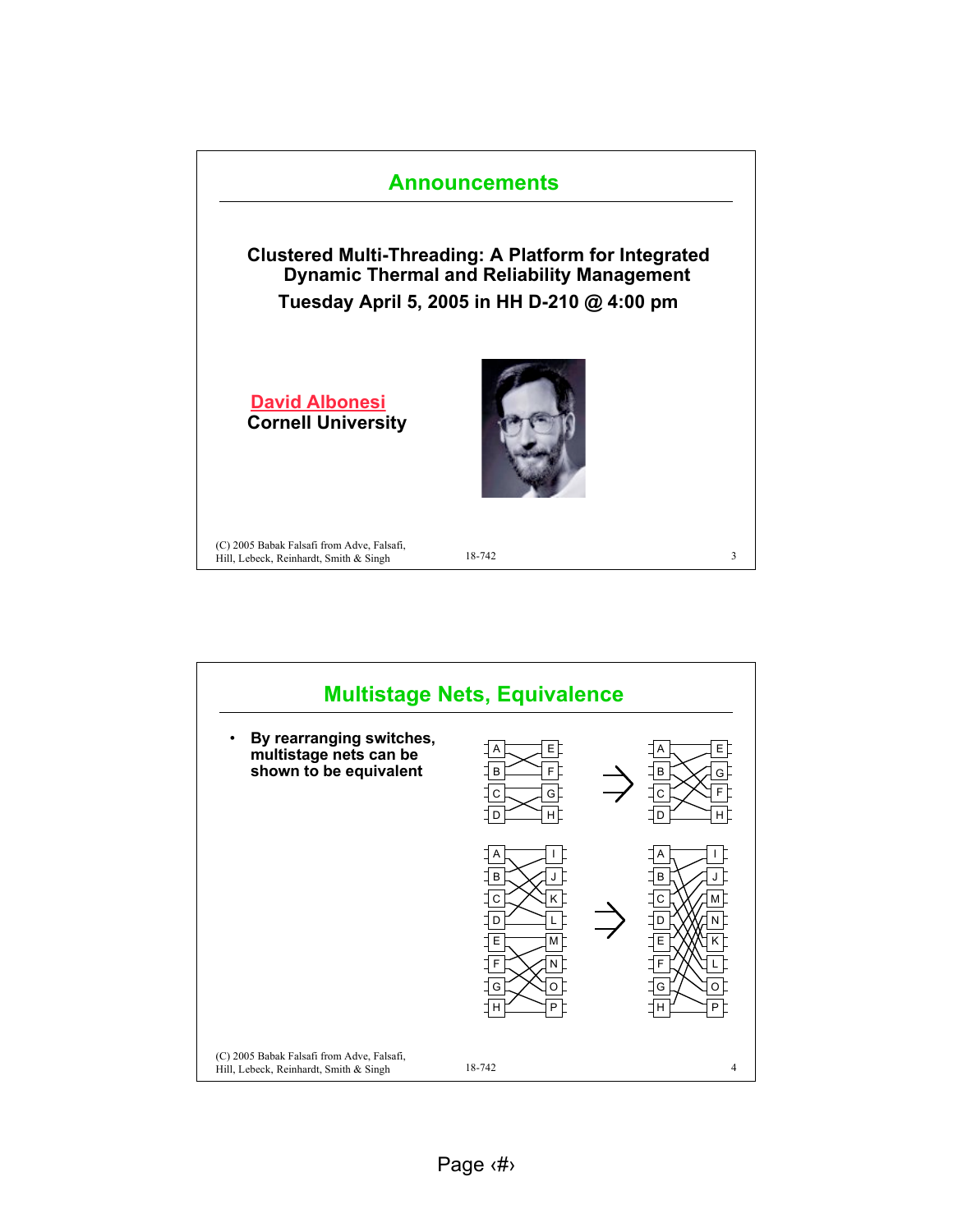

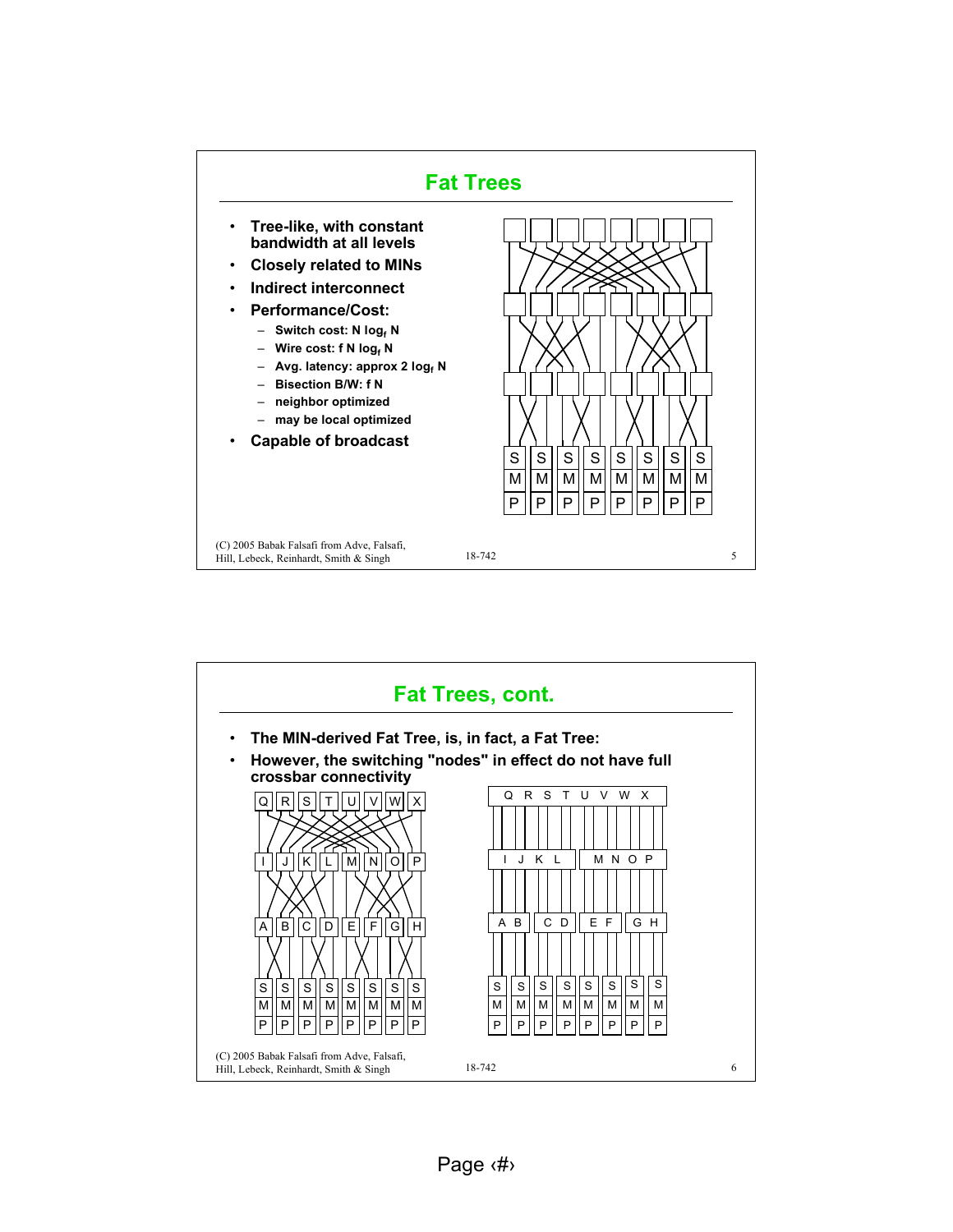|                                                                                                | <b>Important Topologies</b> |                                 |                             |                  |                 |                 |            |     |
|------------------------------------------------------------------------------------------------|-----------------------------|---------------------------------|-----------------------------|------------------|-----------------|-----------------|------------|-----|
|                                                                                                |                             |                                 |                             |                  | $N = 1024$      |                 |            |     |
|                                                                                                |                             | <b>Type</b><br><b>Bisection</b> | <b>Degree</b><br>Diam Ave D |                  | <b>Diameter</b> | <b>Ave Dist</b> |            |     |
|                                                                                                |                             | 1D mesh                         | $\mathbf{2}$                | $N-1$            | 2N/3            | 1               |            |     |
|                                                                                                |                             | 2D mesh                         | 4                           | $2(N^{1/2}-1)$   | $2N^{1/2}/3$    | $N^{1/2}$       | 63         | 21  |
|                                                                                                |                             | 3D mesh                         | 6                           | $3(N^{1/3} - 1)$ | $3N^{1/3}/3$    | $N^{2/3}$       | $~1$ - 30  | ~10 |
|                                                                                                |                             | nD mesh                         | 2n                          | $n(N^{1/n} - 1)$ | $nN^{1/n}/3$    | $N(n-1)/n$      |            |     |
|                                                                                                |                             | $(N = k^n)$                     |                             |                  |                 |                 |            |     |
|                                                                                                |                             | <b>Ring</b>                     | $\overline{2}$              | N/2              | N/4             | $\overline{2}$  |            |     |
|                                                                                                |                             | 2D torus                        | 4                           | $N^{1/2}$        | $N^{1/2}$ / 2   | $2N^{1/2}$      | 32         | 16  |
|                                                                                                |                             | k-ary n-cube                    |                             | 2n               | $n(N^{1/n})$    | $nN^{1/n}/2$    | 15         | 8   |
|                                                                                                |                             | $(3D) (N = k^n)$                |                             |                  | nk/2            | nk/4            | $2k^{n-1}$ |     |
|                                                                                                |                             | Hypercube n                     |                             | $n =$ LogN $n/2$ | N/2             | 10              | 5          |     |
| (C) 2005 Babak Falsafi from Adve, Falsafi,<br>18-742<br>Hill, Lebeck, Reinhardt, Smith & Singh |                             |                                 |                             |                  |                 |                 | 7          |     |

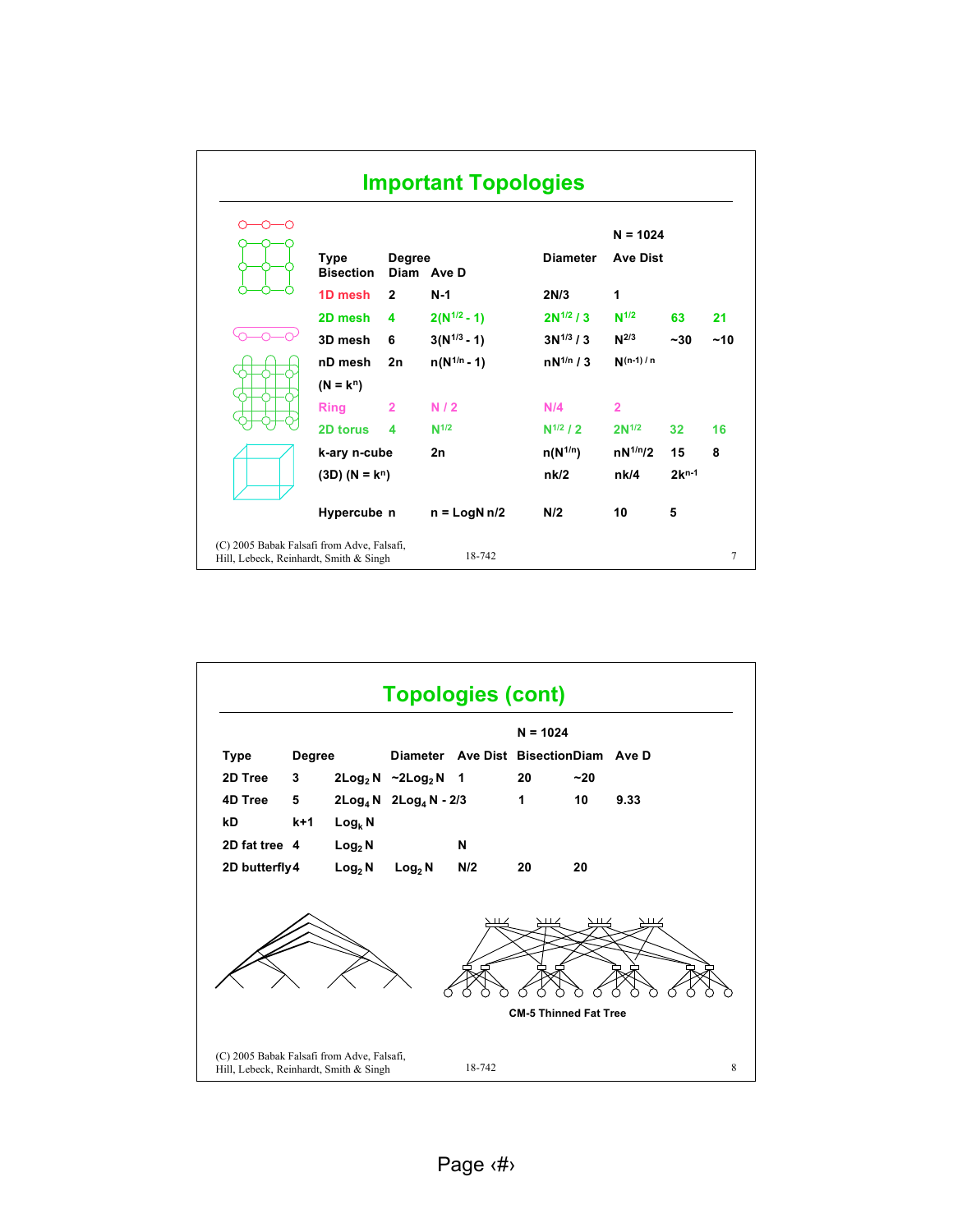

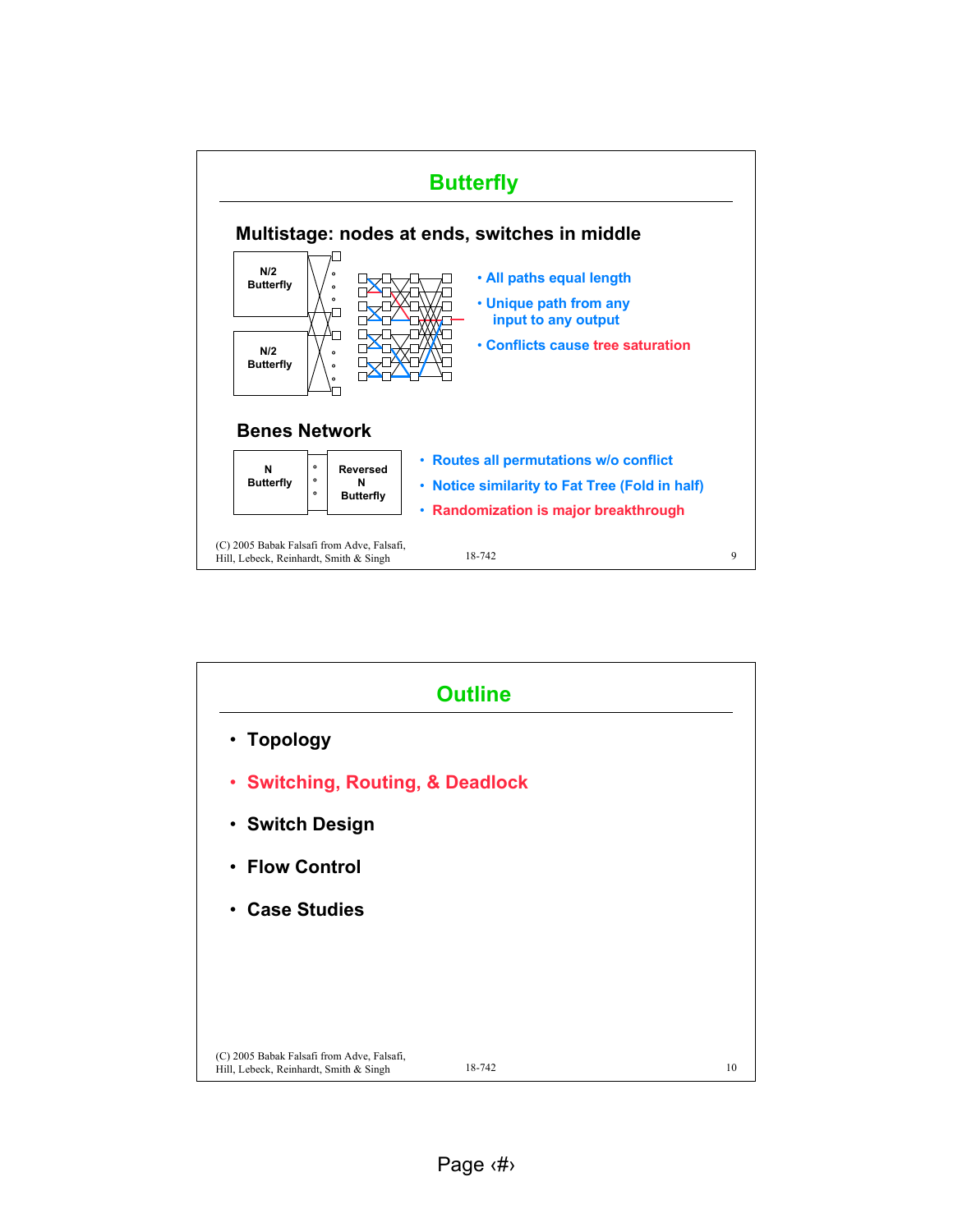

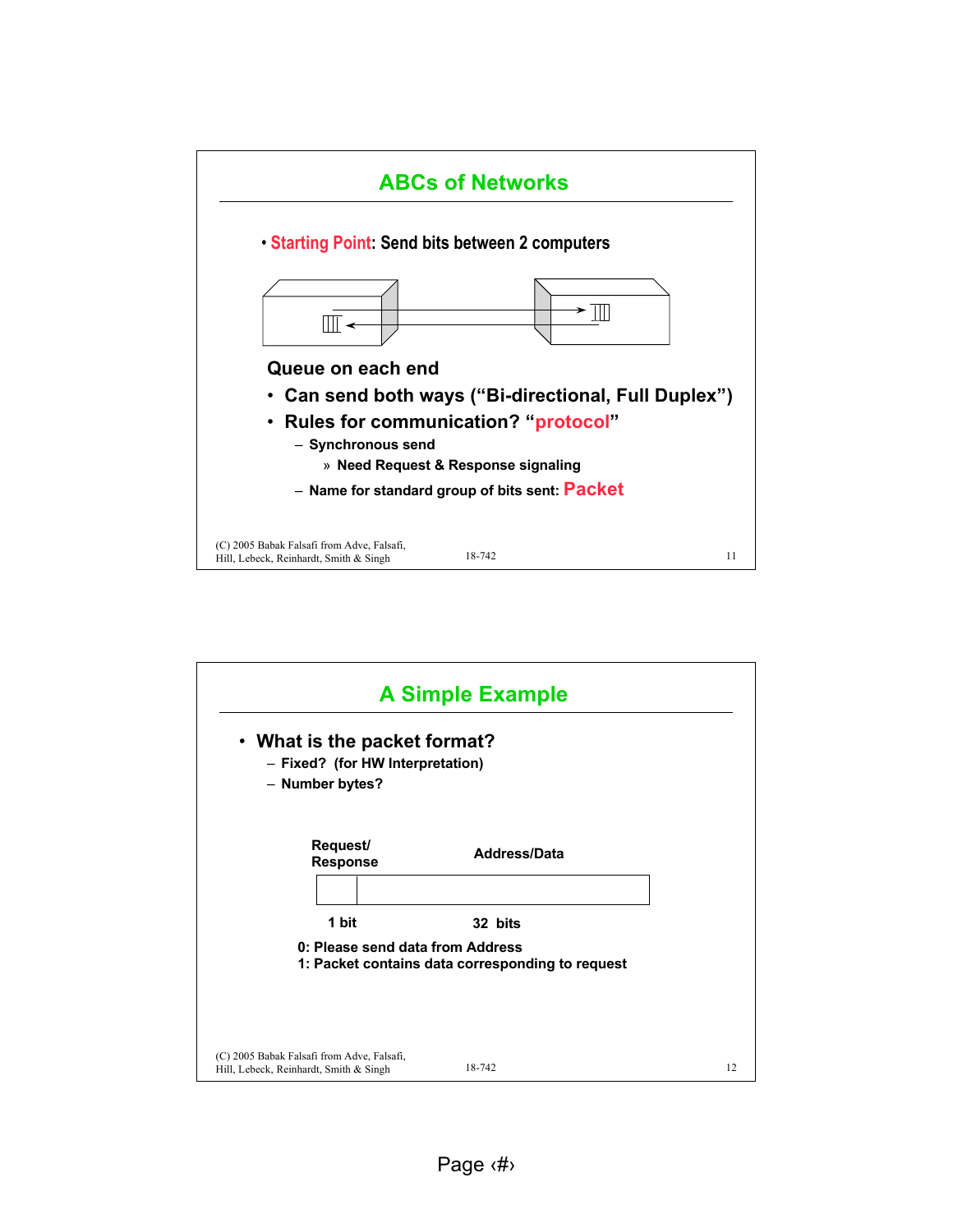

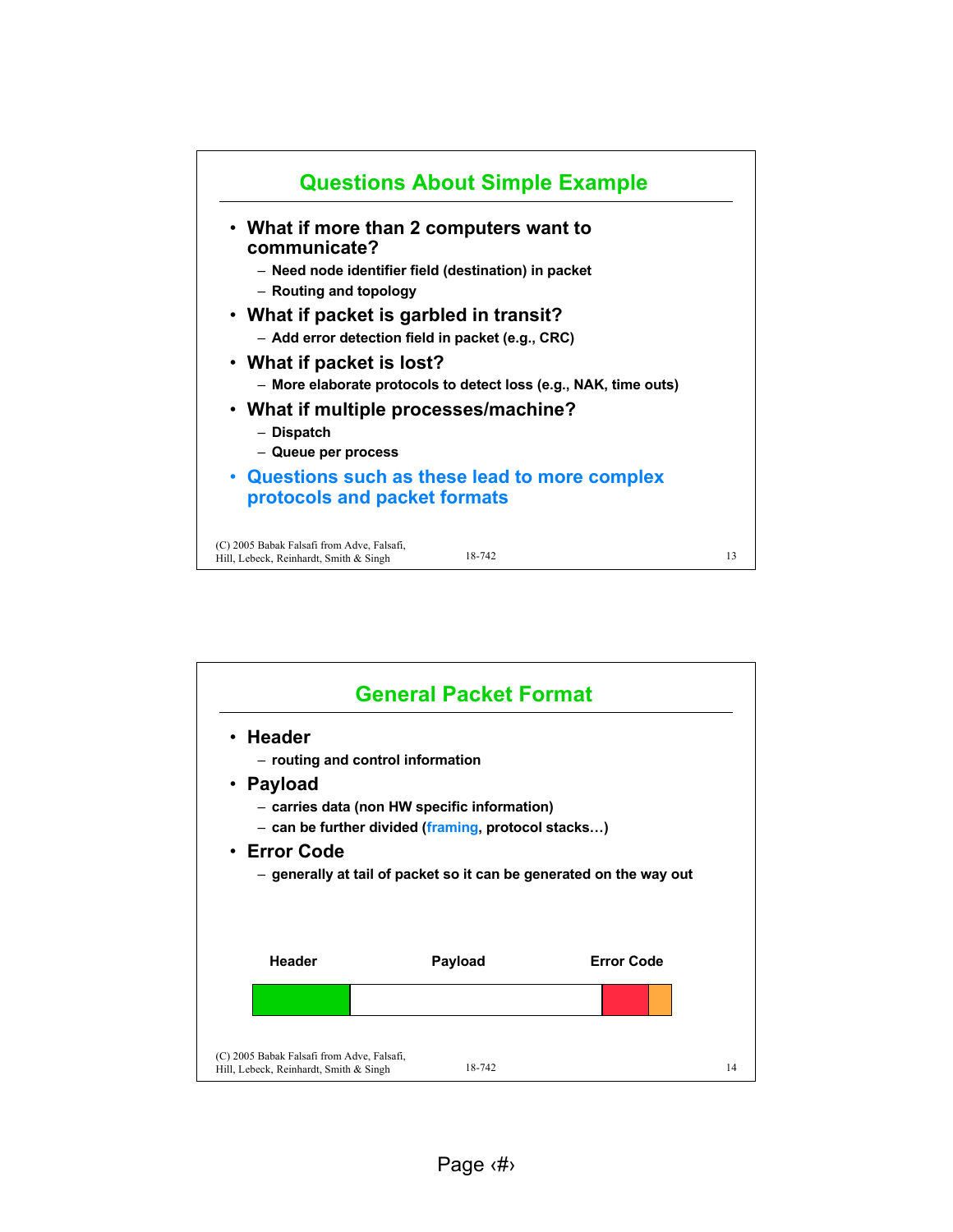

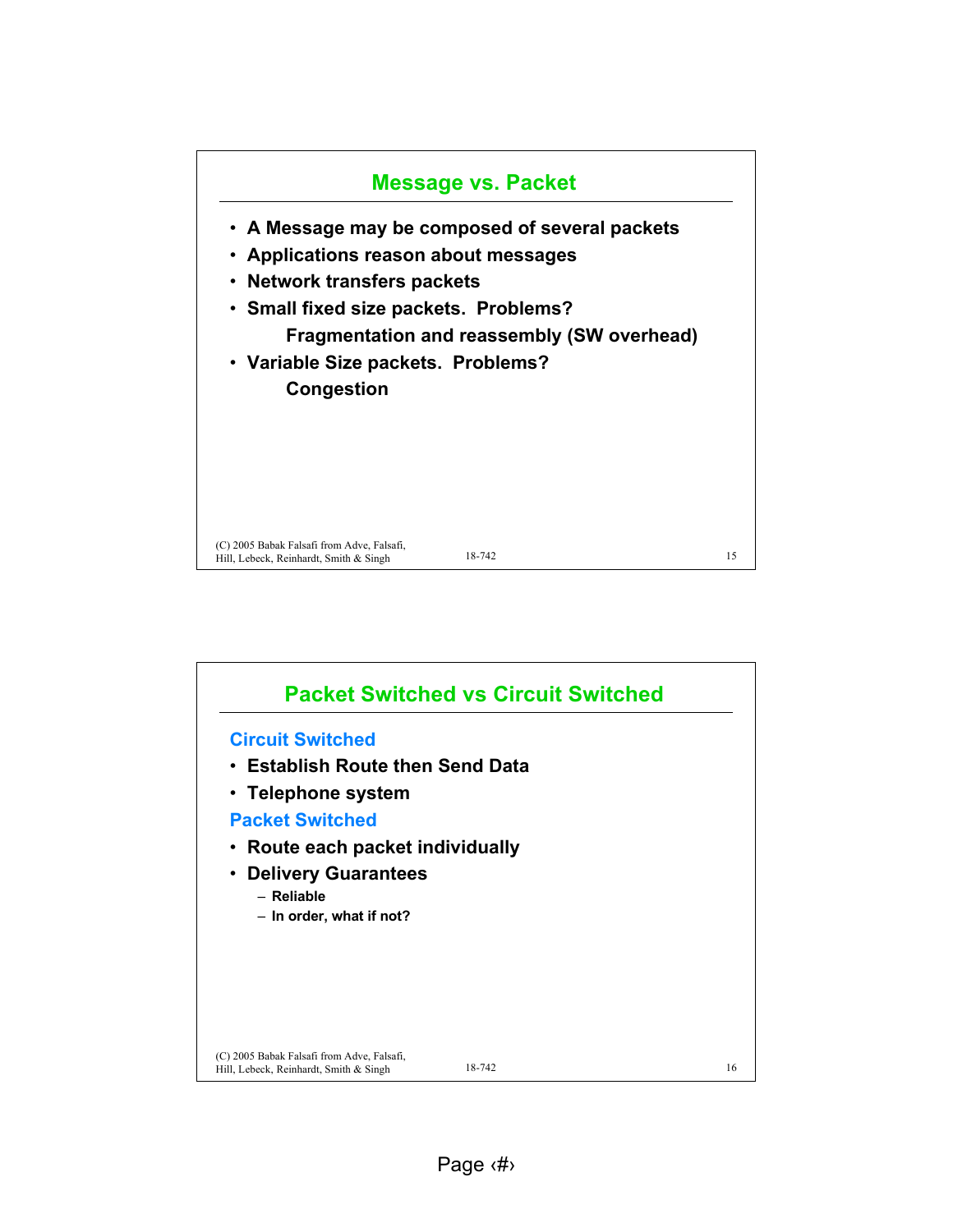

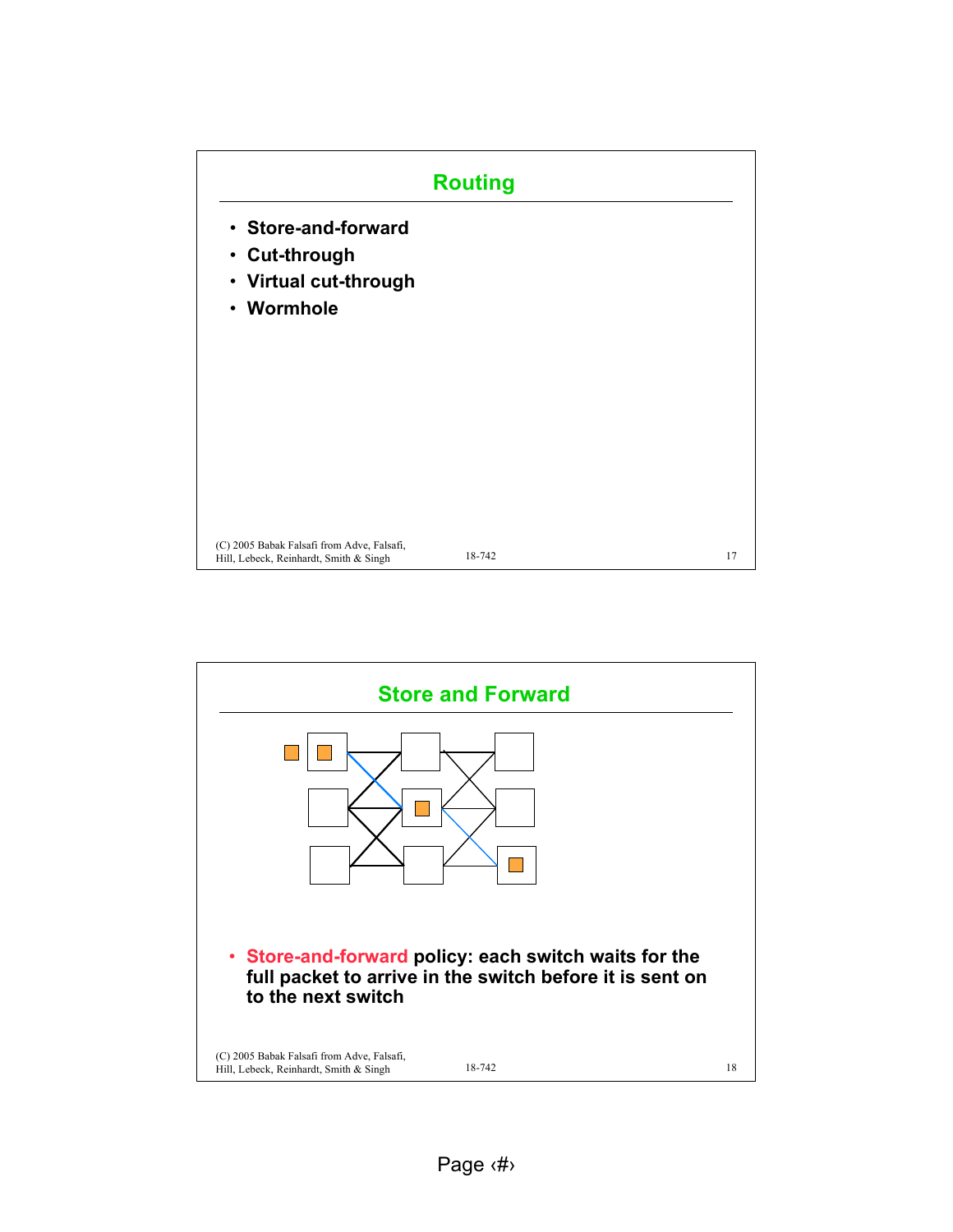

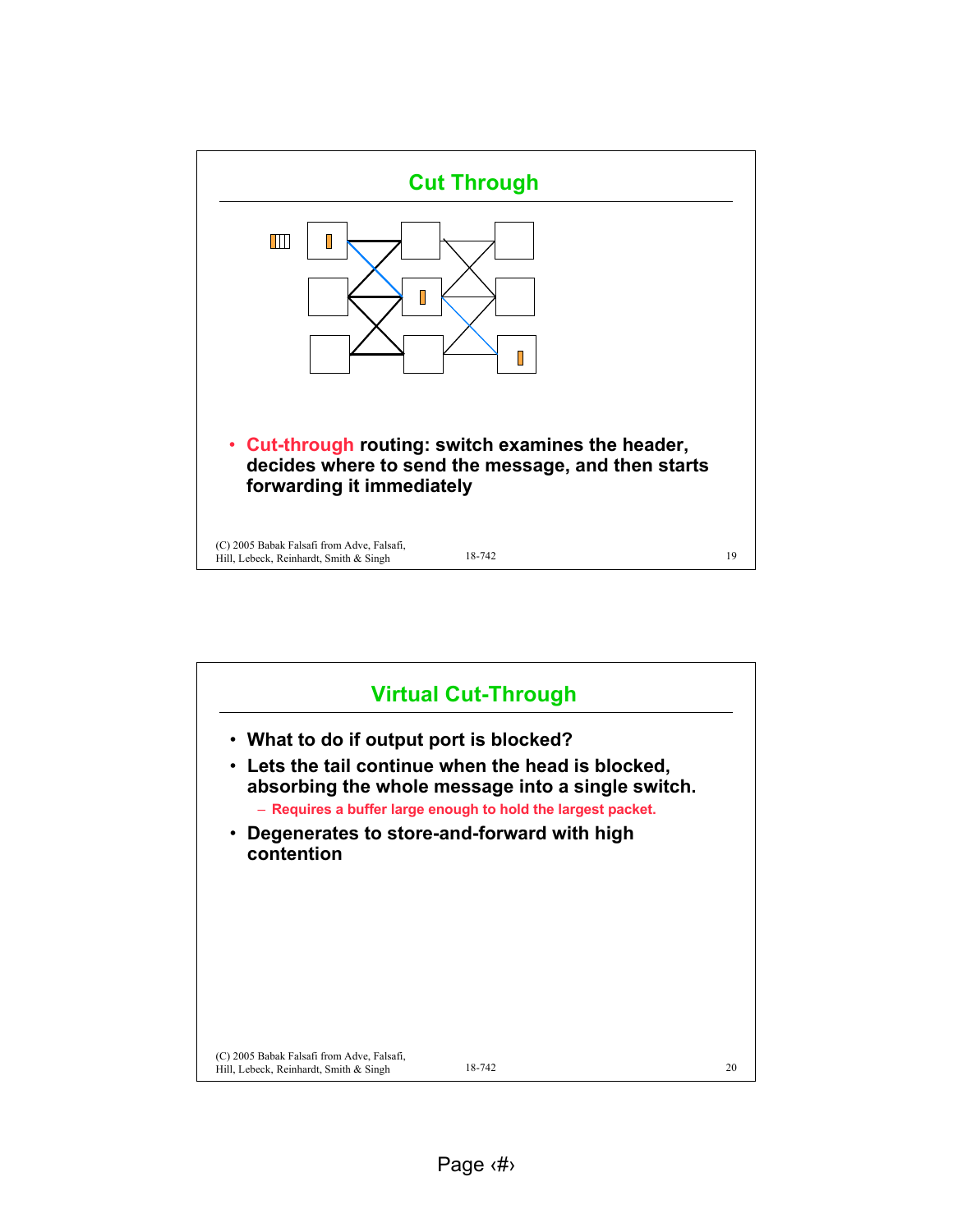

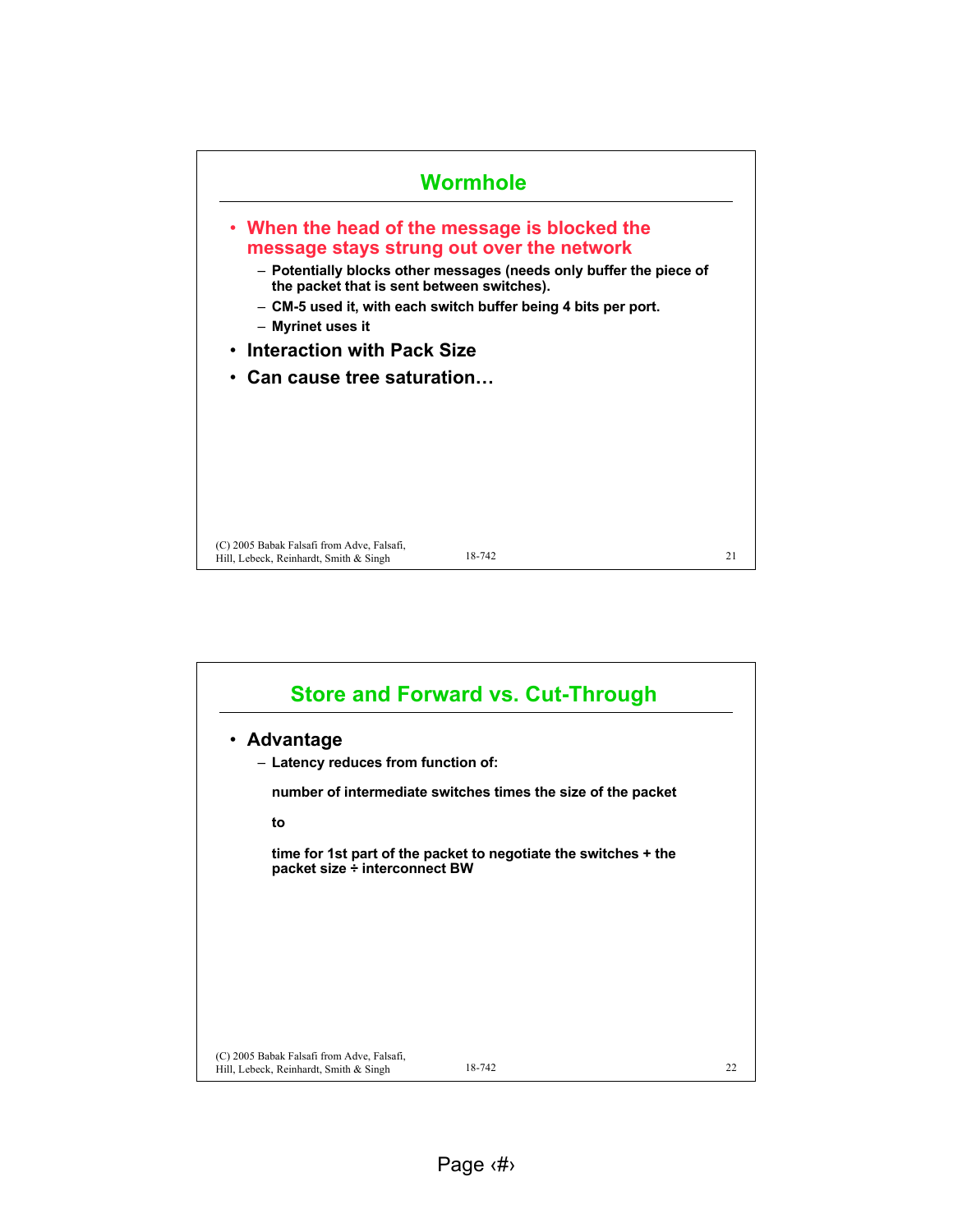

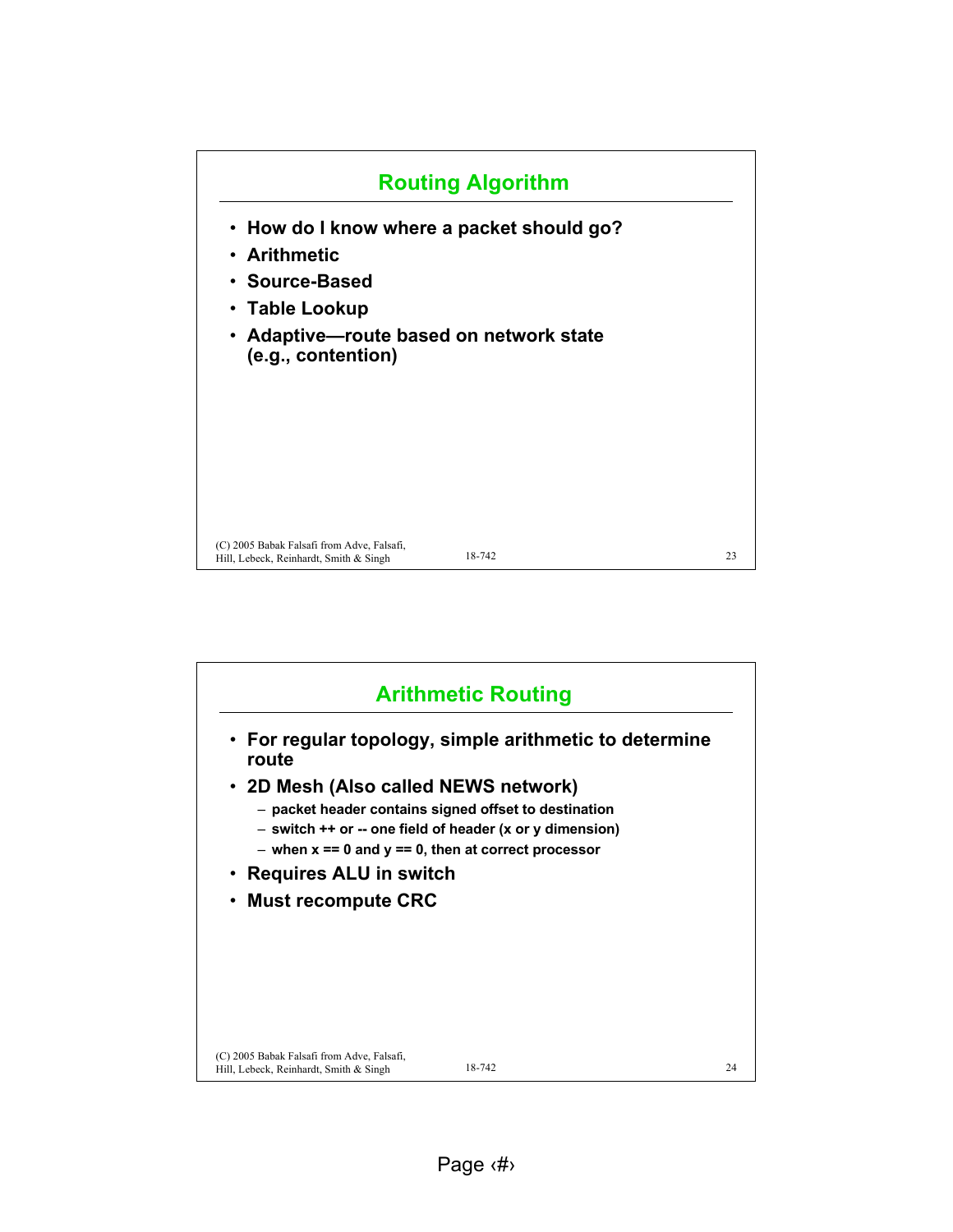

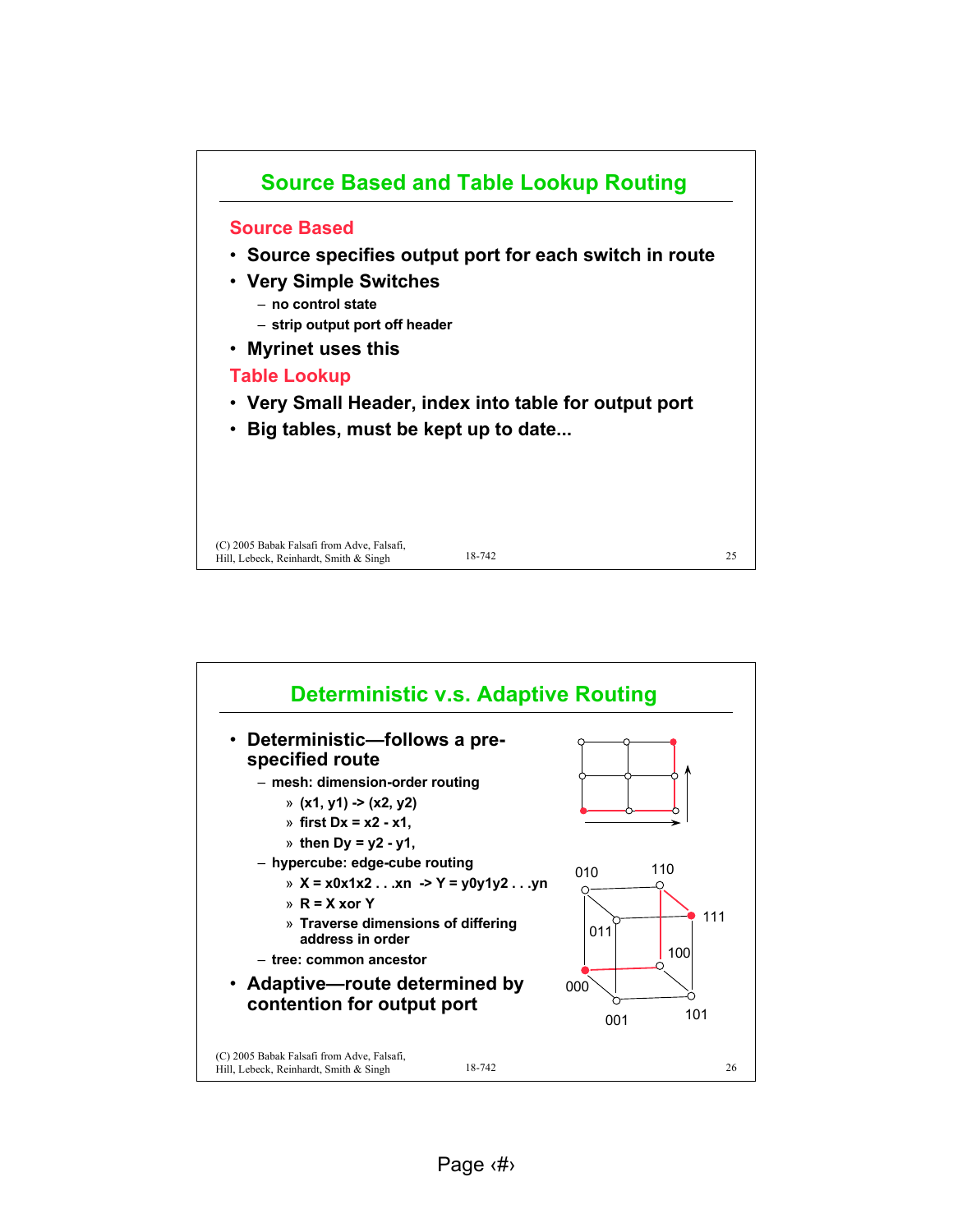

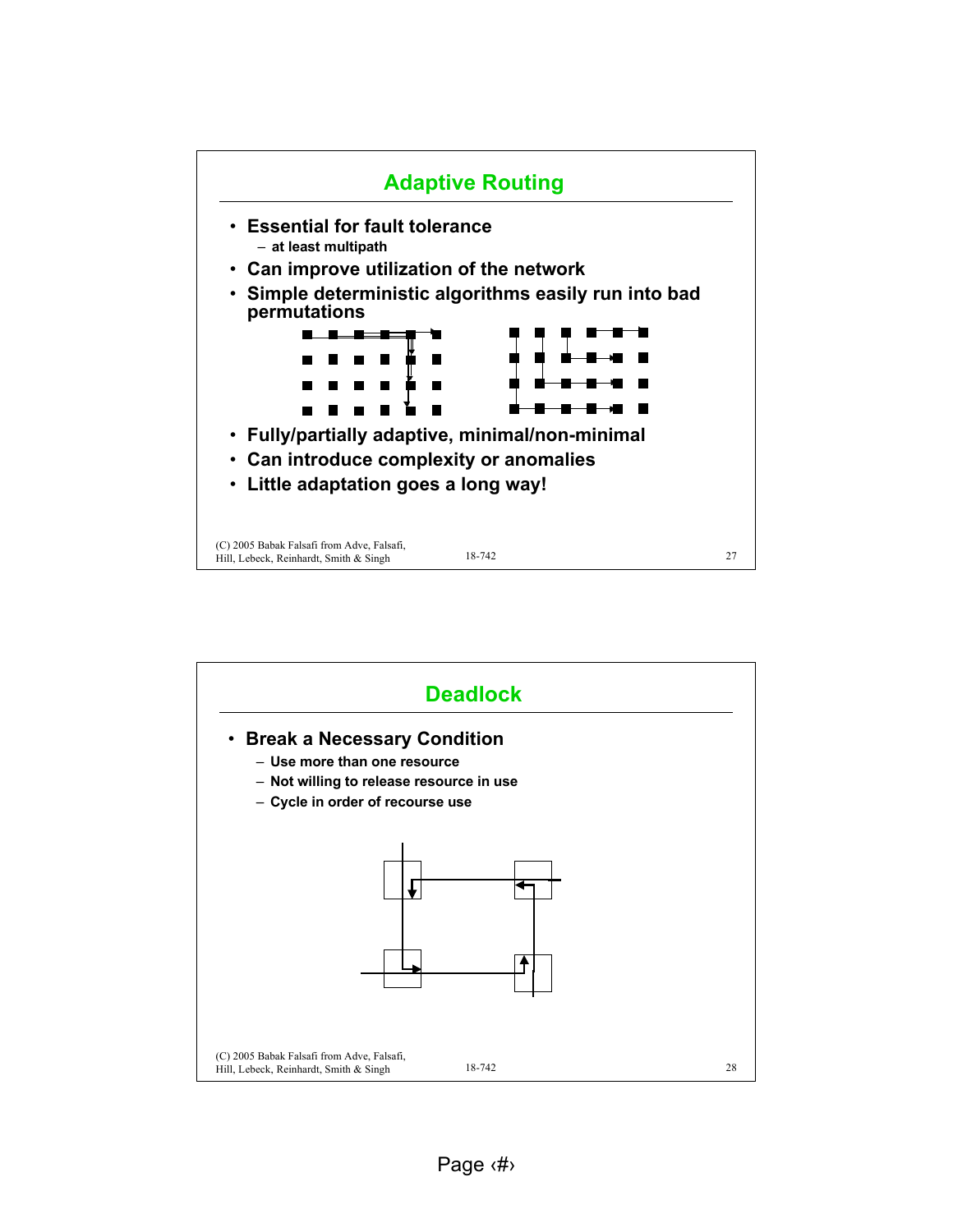

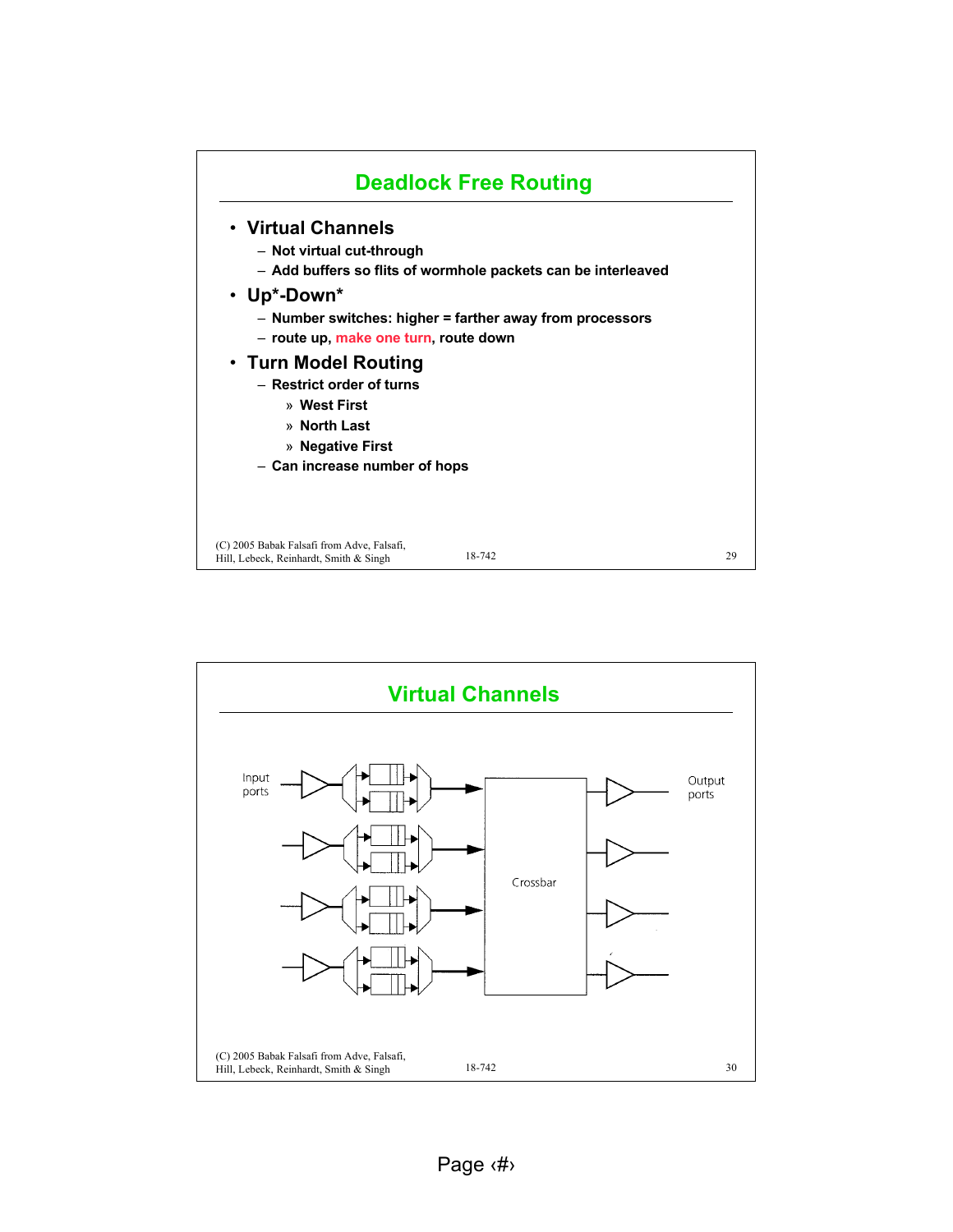

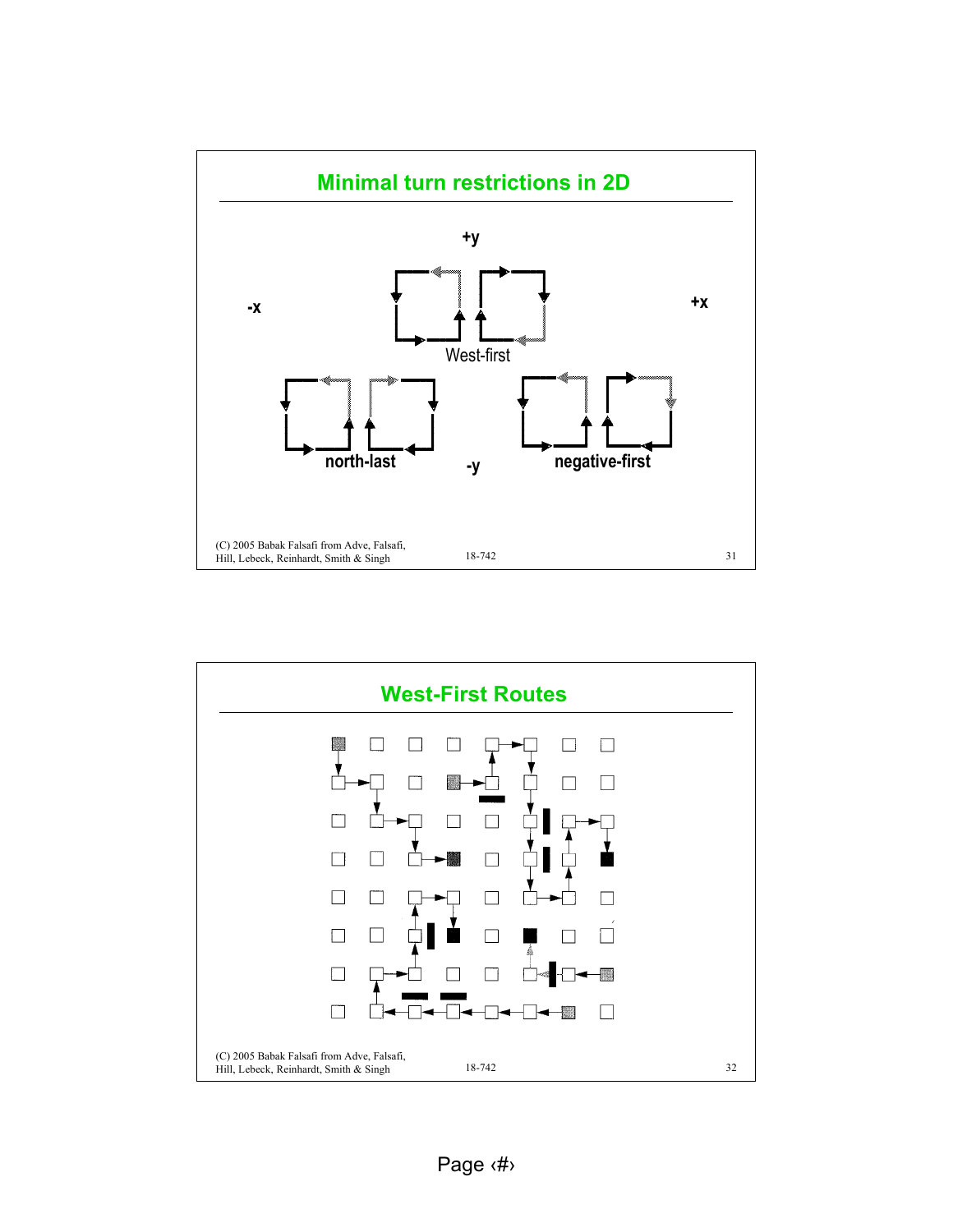

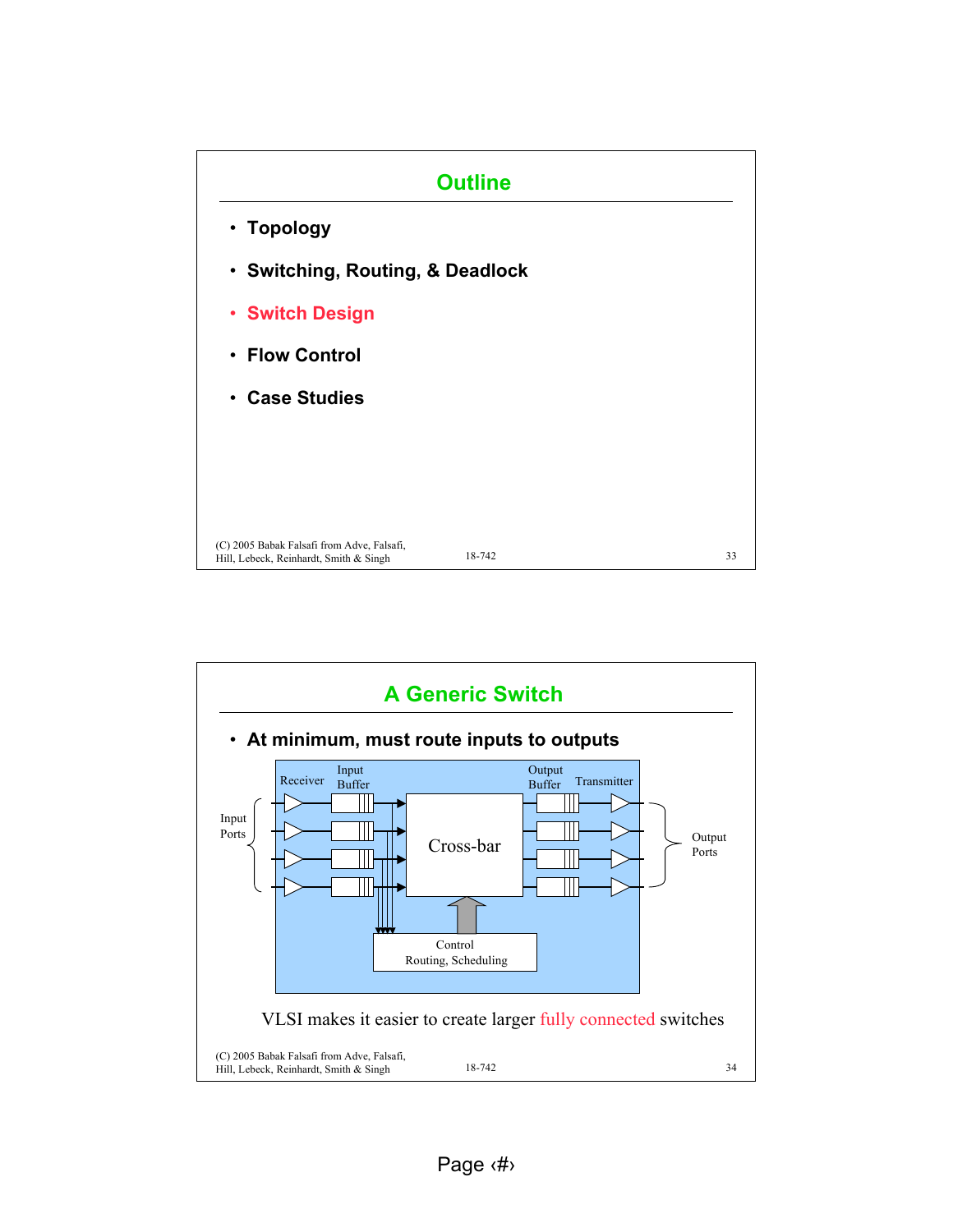

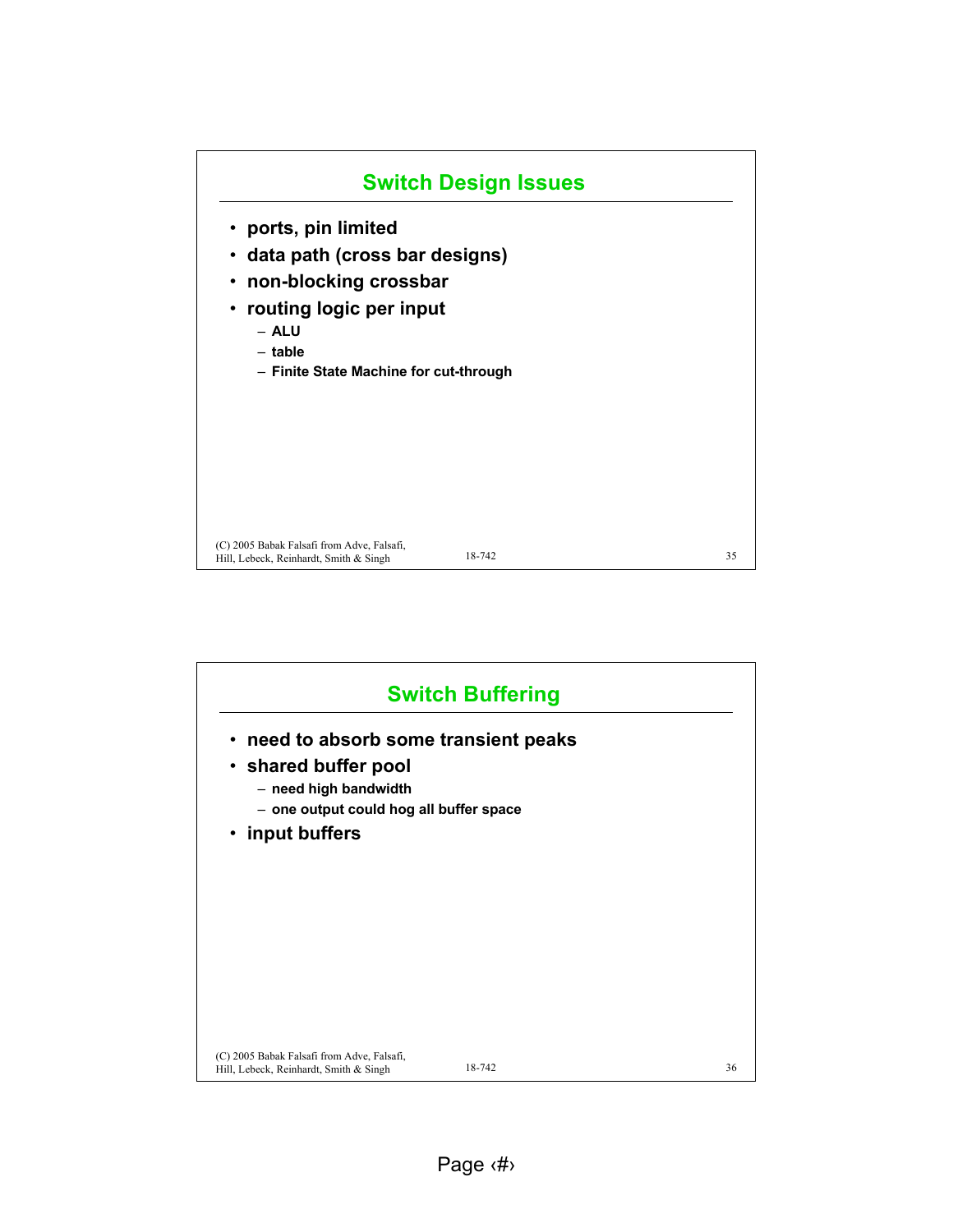